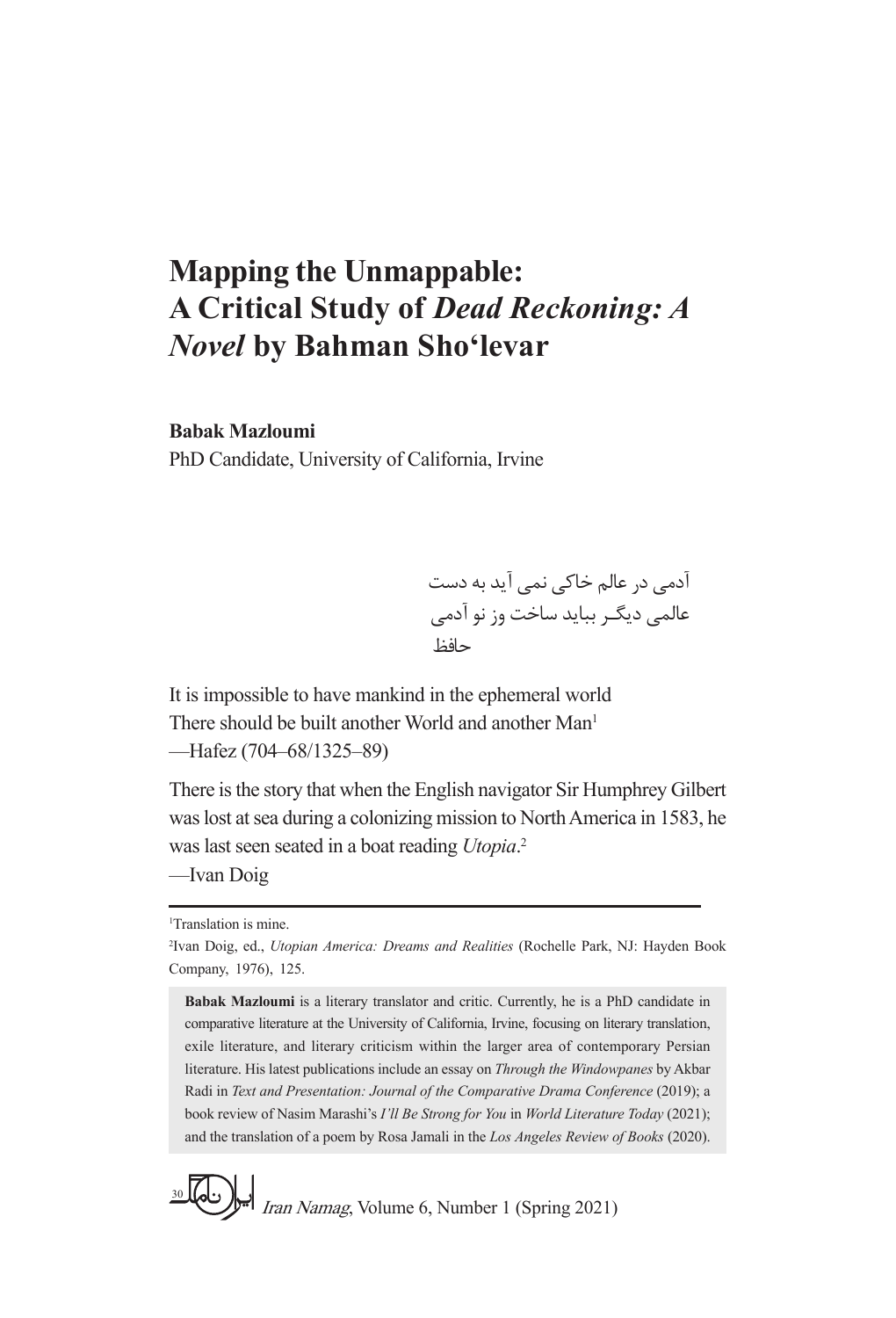I begin with a general introduction of Bahman Sho'levar (1320/1941) and his first novel, *The Night's Journey and the Coming of Messiah* (1966), specifying its key elements. Many of these elements can also be found in his second novel, *Dead Reckoning: A Novel* (1992), the focus of this paper. Analyzing *Dead Reckoning*, I specify three stages in the protagonist's exile from Iran to America, demonstrating how each stage develops into and affects the subsequent one. I tackle questions such as the spatial aspect(s) of utopia, and argue that utopia and exile are flip sides of each other in that both indicate placelessness. I argue that because the protagonist is a Persian exile in the contemporary United States, his idea of having a farm there as a Garden of Eden—that is, utopia (or at least eutopia)—is not in sync with the present-day realities of America. Finally, I argue that even if "America is a state of mind,"3 there should be some ground for considering the United States, or at least certain parts of it, as utopia. In other words, something in the place attributed to utopia should trigger the said mental state.

Bahman Sho'levar is an Iranian novelist, poet, literary translator, literary critic, psychiatrist, and political activist. He was born to an educated and politically savvy family in Tehran. The renowned Iranian writers Jalal Al-e Ahmad and Jalal Moqadam, who later became a well-known filmmaker, were his high school teachers, and they encouraged him greatly. He also attended Nima Yushij's poetry reading circle. His first story was published in the newspaper *Mehregan* when he was only thirteen. Ever since his childhood, he has had a great aptitude for learning languages. His father knew six languages and had an extensive library. Sho'levar's translations of William Faulkner's *The Sound and the Fury* (1929) and T. S. Eliot's *The Waste Land* (1922) were published in Iran, when he was eighteen and nineteen, respectively. He had to leave his study of medicine at the University of Tehran incomplete because he had to start a diplomatic career at the Central Treaty Organization (CENTO) in Turkey. His sojourn in Turkey was an opportunity to have his first novel, *The Night's Journey and the Coming of Messiah* (*Safar-i Shab*, 1966), published in Iran. He knew

<sup>3</sup> Bahman Sho'levar, *Dead Reckoning: A Novel* (Philadelphia: Concourse Press, 1992), 2.

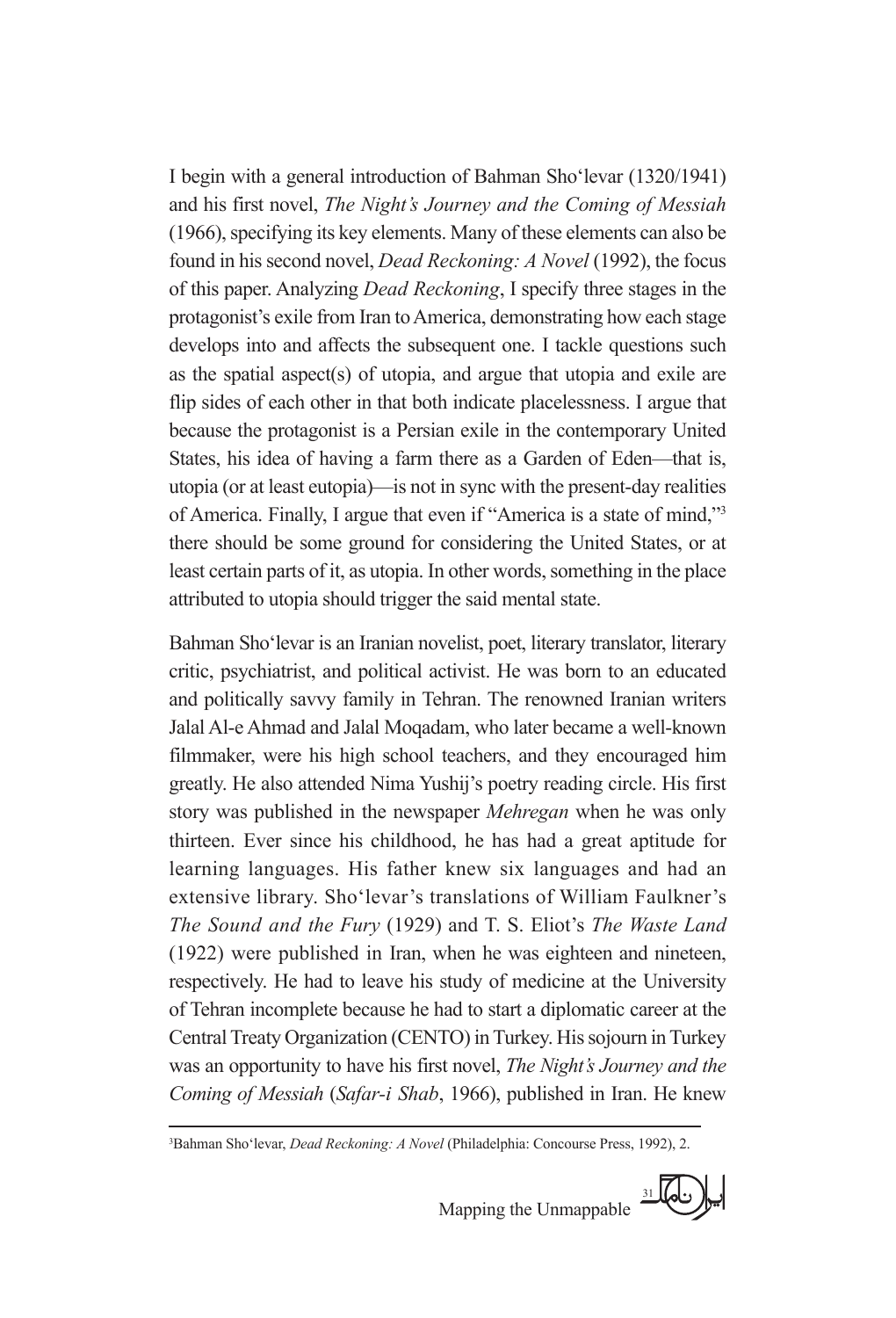that if the novel were published when he was inside the country, his life would be endangered by the shah's regime.<sup>4</sup> Later, he completed his education in the United States, earning a PhD in English literature and an MD in psychiatry.

Like novels by Zakaria Hashemi, Ismail Fasih, and Bahman Forsi, Sho*ʻ*levar's *Night's Journey* portrays the situation of Iranian youth in the aftermath of the 1953 coup: a desperate, confused, and bitter generation who lost their sublime political and social ideals trying to survive in a ruthless environment. The novel recounts the wanderings of a young intellectual who, to extricate himself from the oppression and political failures of his time, turns to reckless drinking and spending his time with hooligans and prostitutes. In terms of content, the novel is influenced by *The Catcher in the Rye* (1951) by J. D. Salinger, and in terms of technique, it is inspired by *The Sound and the Fury*. 5 The novel ends when the narrator uses continuing his education as an excuse to leave Iran for the United States.<sup>6</sup> Identity crisis, alienation, and the feeling of exile (at home) are the major themes of this work.

In *Night's Journey*, the protagonist (Homer) and his like-minded friends, such as Akbar Shiraz, yearn for and dream of a serene place where they can stay away from their drab and dirty daily lives:

I can't leave Shemroon now. When I take this money, I'll owe it to Hajji and to Hassan Chelowi to stick around a while. But gimme six months, let me marry off my sister with a good dowry to this guy who is standing by her, let me pay for some twenty or thirty acres for farming and cattle raising, then I'll go to give the Major a guarantee. Then I'd be a motherfucker if I ever show my face around this circle, I'll go somewhere where I won't ever see a human being. I says to the Major, Look, Chief, what could a gutterpup like me have

<sup>6</sup> Mohammad Ali Sepanlou, *Nevisandegan-e Pishrou-e Īrān* (*Iranian Pioneering Writers*) (Tehran: Ketab-I Zaman, 1993), 173.



<sup>4</sup> Bahman Sho'levar, "Gouftegu Ba Bahman Sho'levar-2 ["Talk with Bahman Sho'levar-2"], interview by Poupak Rad, *VOA Farsi*, 17 November 2009, www.youtube.com/watch?v=BFoAeRT0SEI. 5 Hasan A'bedini, *Sad Sal Dastan Nevisi Dar Īrān* (*A Hundred Years of Story Writing in Iran*), 4 vols. (Tehran: Nashr-i Cheshmeh, 2009), 1–2:639.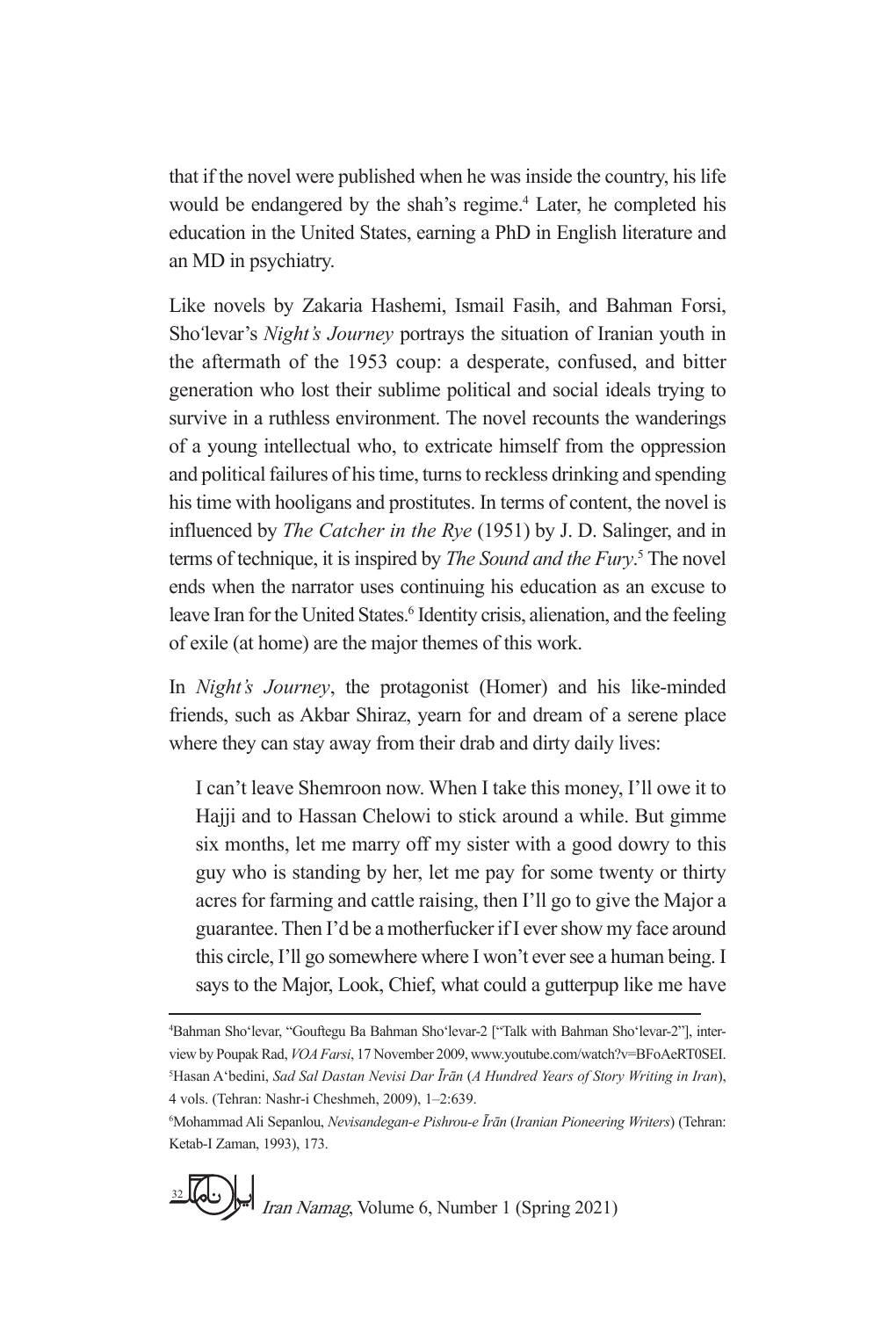become, if not a thug? A police officer? A doctor? An engineer? A teacher? [. . .] All Akbar Shirāz wanted was to get his sister married, give up a thug's life, buy a piece of land outside Tehrān, and farm and raise cattle. What Homer wanted was a quiet place in the countryside among the woods, with a small kitchen garden and a small poultry farm to survive on, and a small backyard zoo in which he could raise wild and rare animals. Suddenly all the dreams seemed to merge into one big dream, their dream. They all wanted the land in the country.7

The point is that this "good place" is not a "no place"; rather, it is a specific and mappable place near Tehran. All these dreams of living in utopia, however, come to an end when Akbar Shiraz is hanged and another one of Homer's friends, a talented medical student on the verge of graduation, commits suicide. The seemingly nearby place (i.e., utopia) close to Tehran is not reachable. Eutopia is a good place as long as it is a utopia (i.e., a no place). A specific place near Tehran offers nothing in the way of being a good place. Presumably, that is why in the end, the protagonist decides to leave Iran for the United States.

Although written decades after *Night's Journey*, *Dead Reckoning* seems to be the continuation of the same story with the same themes expanded and elaborated upon. It is as though this time the writer has had a free hand and free time to write about issues such as exile, uncertainty, placelessness, and a Homeric, Odyssey-like quest for utopia. Moreover, years of the writer's life in (self-)exile seem to have added depth to his writing. *Dead Reckoning* is "a more coherent and more readable novel than *Night's Journey* as far as the structure and the character development are concerned."8

The novel is, in fact, Farhang Shadzad's diary recounting "the sociopolitical events in the country [i.e., Iran] and the blows they render to

<sup>8</sup> Mohammad Reza Ghanoonparvar, "*Dead Reckoning [A'sākesh]* by Bahman Sho'levar," *Īrān shenasi* 5 (1993): 642–47. Quote on p. 646.



<sup>7</sup> Bahman Sho'levar, *The Night's Journey and the Coming of Messiah* (Philadelphia: Concourse Press, 1966), 137, 151.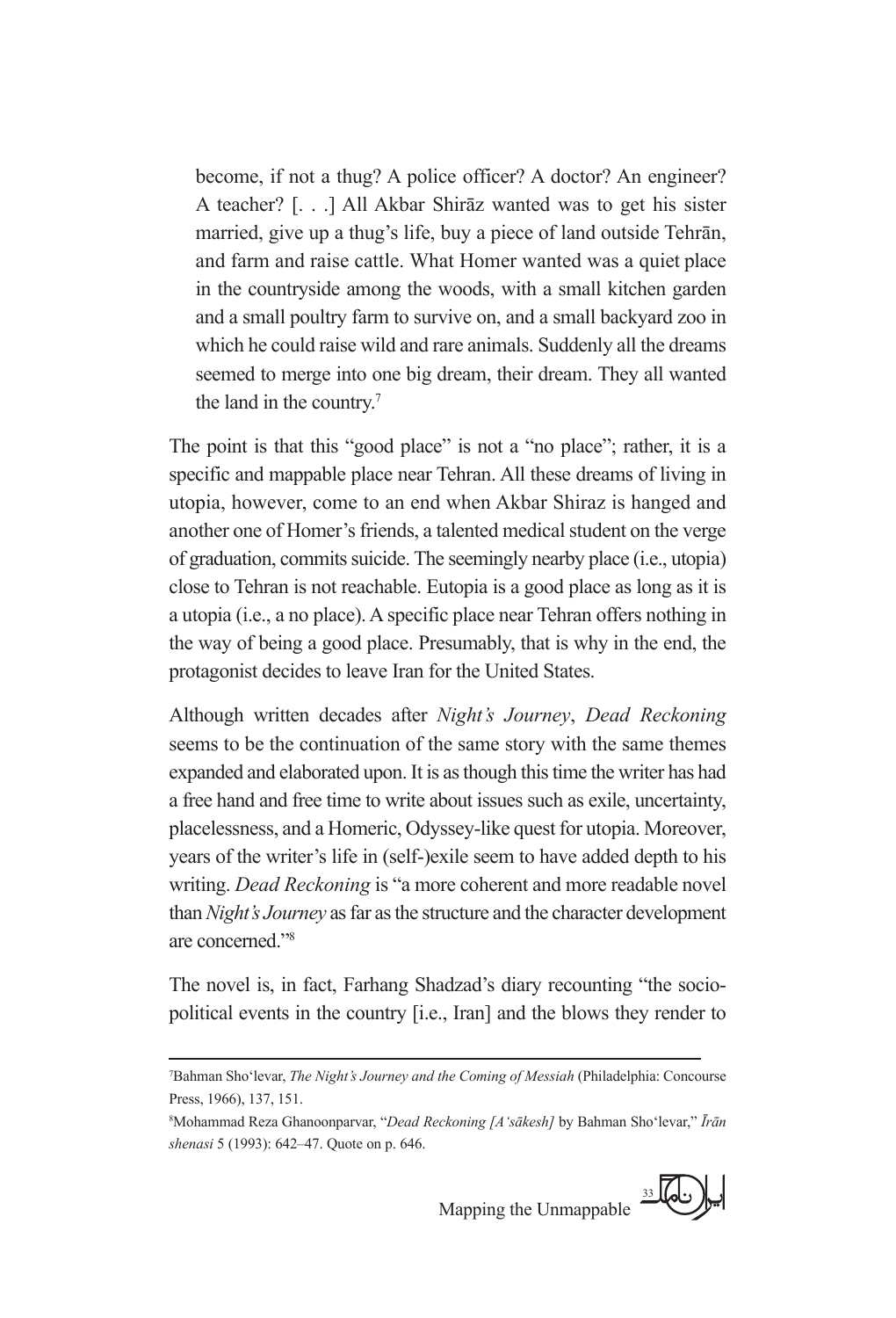the life of Farhang Shādzād, the novel's protagonist and his family."<sup>9</sup> The story starts in the winter of 1963 when Farhang's elder brother, Alex (Eskandar), disappears. Farhang, who lives with his father, has another brother named Cyrus, who left Iran for America to go on with his studies. This happened simultaneously with Farhang's father, the head of the Supreme Court, divorcing his mother. Like his father, Farhang's Uncle J. (Jalal) is an ex-Marxist and ex-revolutionary, who is now a very rich man holding the office of vice–prime minister in the Iranian cabinet under the shah. Even after the 1979 Revolution, he continues to be a highly wealthy and influential man living in Switzerland, but having business interests and connections in Iran as well as many other parts of the world.

Alex's disappearance and subsequent death under torture (he is a Marxist guerrilla) trigger a series of events that render life for Farhang unbearable. He is under constant pressure by the SAVAK to act as an on-campus informer for them. Finally, he manages to go the United States to fulfill his father's last wish:

And Dad wouldn't let me stick around [Iran] until he died. He wanted me out of that hellhole before he was pronounced dead. He was afraid they wouldn't let me go afterwards. The only satisfaction he would take to the grave was seeing me leave, out of the one eye that could still see. *To America my boy! Now! Before I die!* The last words I heard out of his mouth, the half that moved, while the other half, the paralyzed half, the speechless half, mocked me and mocked the world. [. . .] That's why he [the father] had to plan it all over again for me. He had to plan another America. A different one. *To America my boy*! He didn't know that America is a state of mind. You bring to America what you are. Did Cyrus have an America? Yes, the one he has got now. Put money in thy purse. I say, put but money in thy purse. And Alex? What America do you have out there in the water, my boy? *Only the total sincerity, the precise definition*. 10

<sup>9</sup> Houra Yavari, "FICTION, ii(f). BY PERSIANS IN NON-PERSIAN LANGUAGES," *Encyclopaedia Iranica*, 2012, www.iranicaonline.org/articles/fiction-iif-in-non-persian-languages. 10Sho'levar, *Dead Reckoning*, 63, 67.

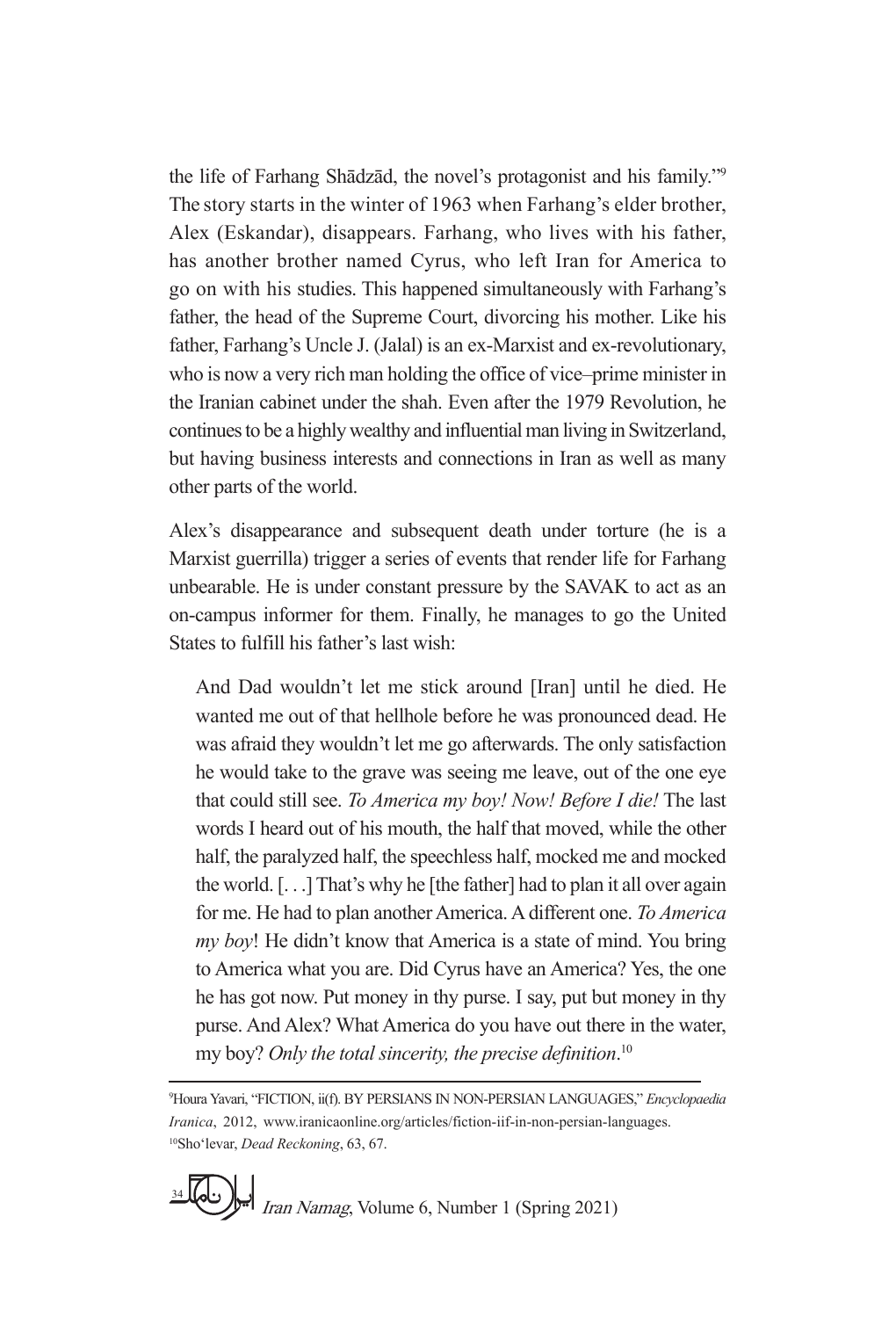Farhang's father believes that America is humanity's final battlefield. Being a permanent student, Farhang lives in the United States for years. Throughout his years in America, he has a strange relationship with Iran: he is influenced by it and sometimes yearns to get back, but he also finds returning dangerous and even deadly. He lives with the memories of his murdered brother, the very memories that shape his identity and the way he perceives exile. His father dies sometime after his departure from Iran, which coincides with the anniversary of Alex's gruesome murder, but Farhang cannot return to attend his father's funeral. Several years later, again right on the anniversary of Alex's murder, Farhang's mother dies. This time, it is several years after the triumph of the 1979 Revolution, when an Islamic regime has established a dictatorship far more brutal than that of the shah. Farhang wants to return to Iran to attend his mother's funeral. Even more, he wants to find himself in Iran because that is where he lost himself.<sup>11</sup>

Two points about exile are important here. First, I believe that although Farhang left Iran for the United States on a student visa, the term *exile* can be applied to Farhang's situation because the term can be used for those banished from their homes, refugees, domestic exiles, asylum seekers, the reterritorialized and deterritorialized, diasporic subjects, economic migrants, the infinitely detained, stateless people, expatriates, nomads, and transnational people.12 More importantly, toward the end of the twentieth century, the word *exile* came to be known as a metaphor for "a new phase of social alienation."13 The second consideration concerns how an exile grasps the homeland they have left behind—that is, how they draw its map from the vantage point of exile. A map of this kind does not seem to be the same as the map the person draws prior to exile. In fact, this new map is "a new kind of narrative."14 This is a new space

<sup>14</sup>Bishop, *Cartographies of Exile*, 6.



<sup>11</sup>Sho'levar, *Dead Reckoning*, 86–87.

<sup>12</sup>Karen Elizabeth Bishop, ed., *Cartographies of Exile: A New Spatial Literacy* (Abingdon-on-Thames, UK: Routledge, 2016), 2.

<sup>13</sup>Sophia A. McClennen, *The Dialectics of Exile: Nation, Time, Language, and Space in Hispanic Literatures* (West Lafayette, IN: Purdue University Press, 2004), 1.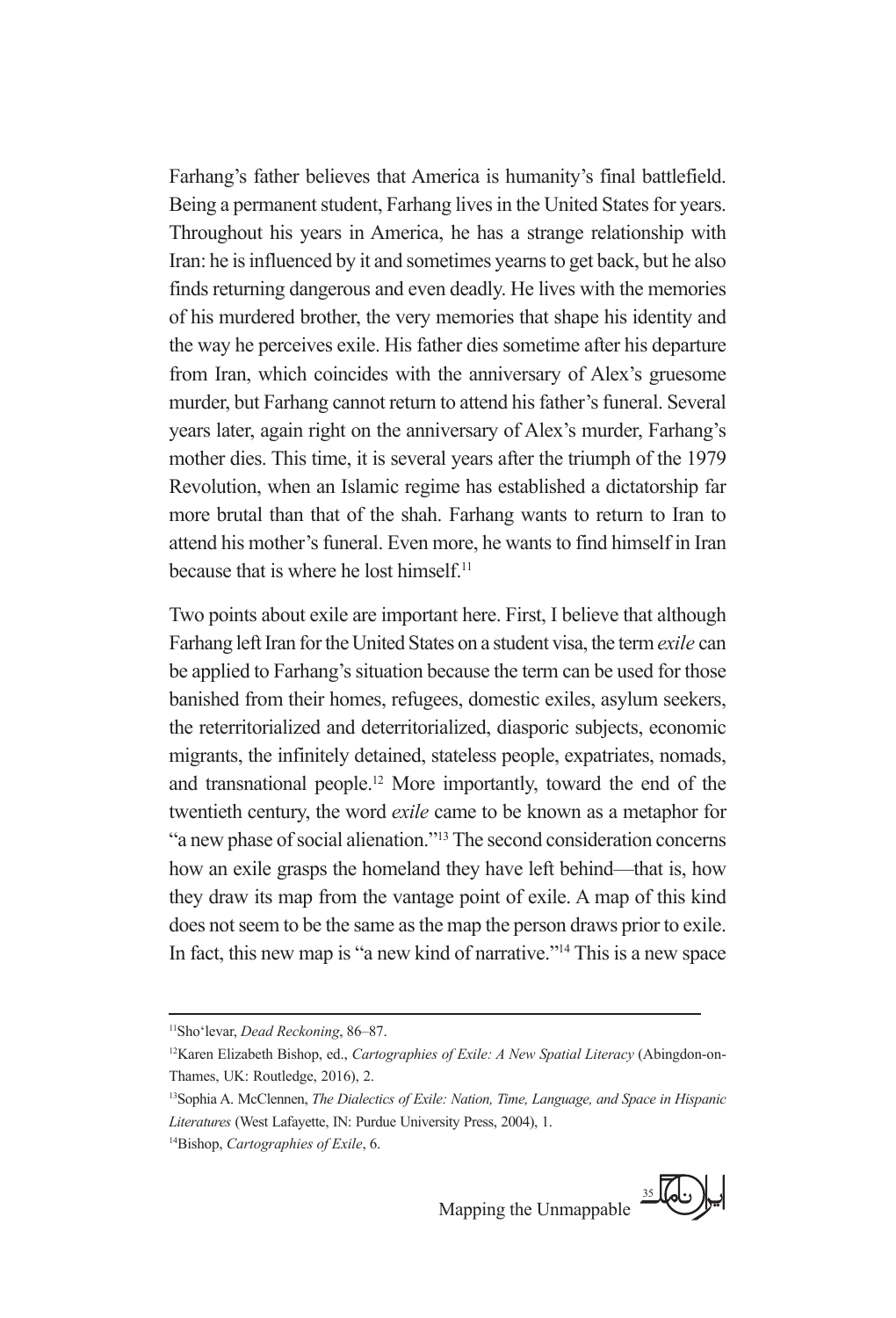having a "navigable palimpsest."<sup>15</sup> If mapping lays bare the hitherto hidden structures,<sup>16</sup> it might be possible to say that mapping lays bare for an exile objects and structures hidden in their homeland—for example, their identity and purpose in life, the forces that destroyed their life, and the future hope that may (not) exist in the homeland. Presumably, mapping makes people such as Homer and Farhang see that the utopia near Tehran they were yearning for had never existed.

But what is Farhang's motive for turning back toward the homeland perpetually and even wishing to go there to find himself and what he has lost there despite his Uncle J.'s and Cyrus's insistence not to do so? Farhang's motive is his reckoning with the dead, which makes him who he is. This reckoning is the very act that causes him an identity crisis. Here, the dead are Alex and his parents, who each died on Alex's anniversary, as well as Cyrus, Uncle J., and Clara (Farhang's girlfriend, who betrays him), who are not physically dead but are dead for Farhang.

The narrator recounts the incidents taking place in Iran in two distinct manners. The first style is direct, present tense narration, which is mostly used in the early chapters, where everything is more or less clear and final. For example, all Alex's comrades are like him: They do not surrender. They do not betray their ideals and comrades under torture. They endanger their lives to drop a newspaper containing the news of Alex's murder in the Shadzad family's garden. The second style involves flashbacks: Farhang remembers what happened to him in Iran while he is in the United States. In this style, the formerly clear and transparent incidents and people seem shadowy and uncertain. The same solid revolutionary comrade of Alex, named Sufi, turns out to be a double agent who, after torturers raped his sister, started cooperating with them. Sufi drops the newspaper in the Shadzads' garden at the order of the shah's intelligence service to act as a ploy to get Farhang involved. It is not just Sufi who is revealed as a traitor; all the former communists

<sup>16</sup>Bishop, *Cartographies of Exile*, 7.



<sup>15</sup>Bishop, *Cartographies of Exile*, 6.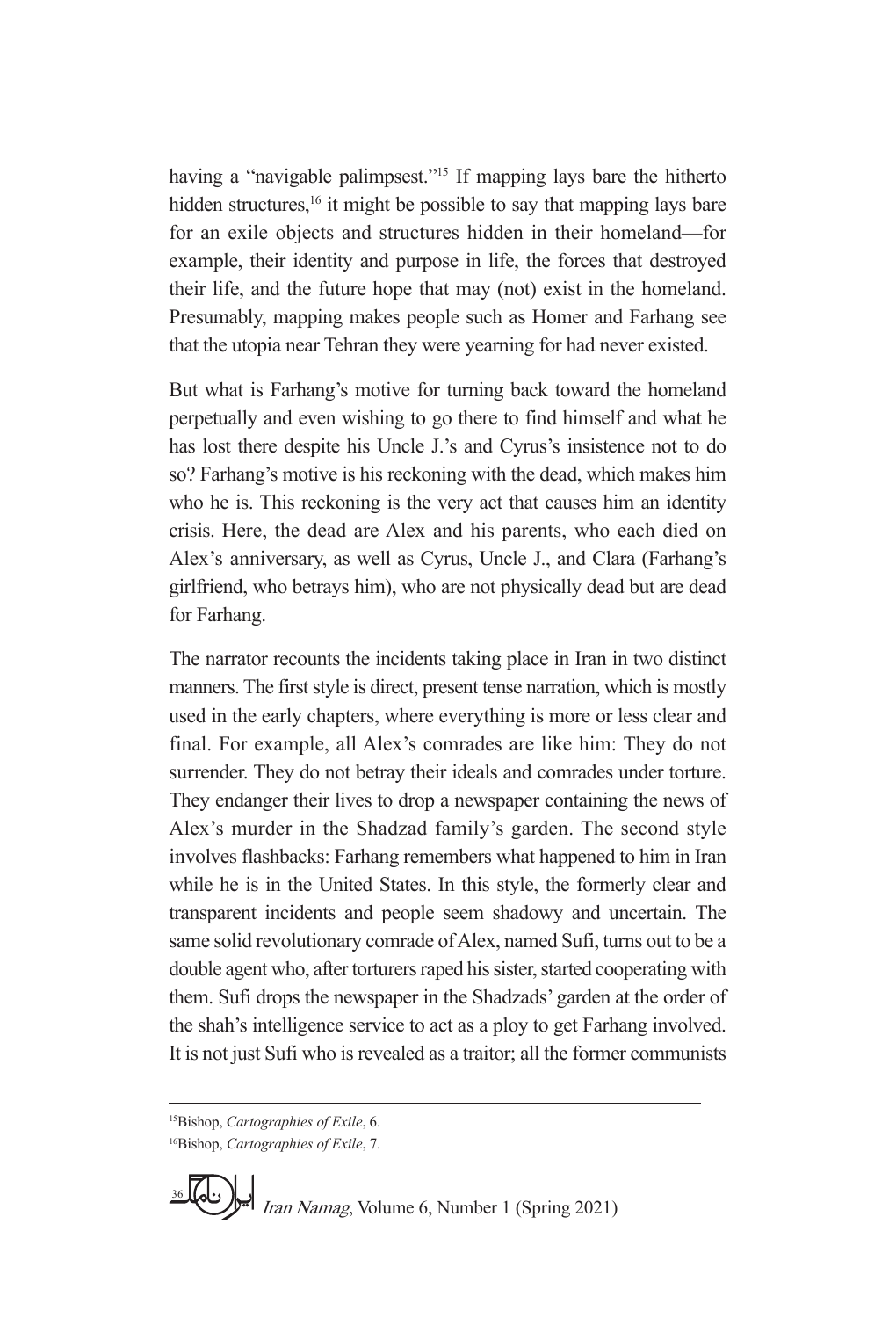turn out to be officials in the shah's regime as well as nouveau riche contractors and businessmen. It is not just communists; even the shah shows signs of instability and identity crisis, hovering between being religious and materialistic, funny and arrogant. And it is not just people; lands and countries such as the United States sway between dystopia and utopia.

All in all, the novel shows a constant interplay between minimal pairs such as revolutionary/traitor, religious/materialistic, trustworthy/ untrustworthy, successful person/loser, and apparent stability at home/ instability in exile. Here, the protagonist ponders on home from his place of exile and later physically returns home only to find out that the stability in both home and exile has been the deepest kind of instability. A constant dialectical tension and interplay exists between the members of each of the said minimal pairs that create the exiled person's cultural identity, $17$  an identity in which crisis and instability are fundamental parts. In other words, the dialectical tensions and instability exist on both the ontic and the ontological level. The number and significance of real and concrete cases such as the abovementioned dichotomies which can be considered ontic indicate a much deeper, more universal reality—that is, the fundamental and ontological instability and ambivalence of an exile and the world they live in. The point is that despite the exile having an ontological status, each exile perceives and experiences exile and its associated anxiety and instability in a unique manner. In his critique of *Dead Reckoning*, 18 Mohammad Reza Ghanoonparvar states:

What distinguishes Sho'levar's novel from the works by a majority of Īrānian writers who write in English is that on the contrary to them; Sho'levar is not that interested in these writers' favorite subjects such as the encounter between modern and traditional outlooks and manners, or Īrānian versus Western social and cultural

Mapping the Unmappable



<sup>17</sup>McClennen, *Dialectics of Exile*, 2.

<sup>18</sup>Sho'levar tentatively translated the title of *Dead Reckoning* as *A'sākesh*, meaning "the blind helper," possibly taken from the Persian proverb "Koori A'sakesh-e Koor-e digar," meaning "the blind leading the blind." However, later on, he changed the title to *Bilengar*, meaning "anchorless."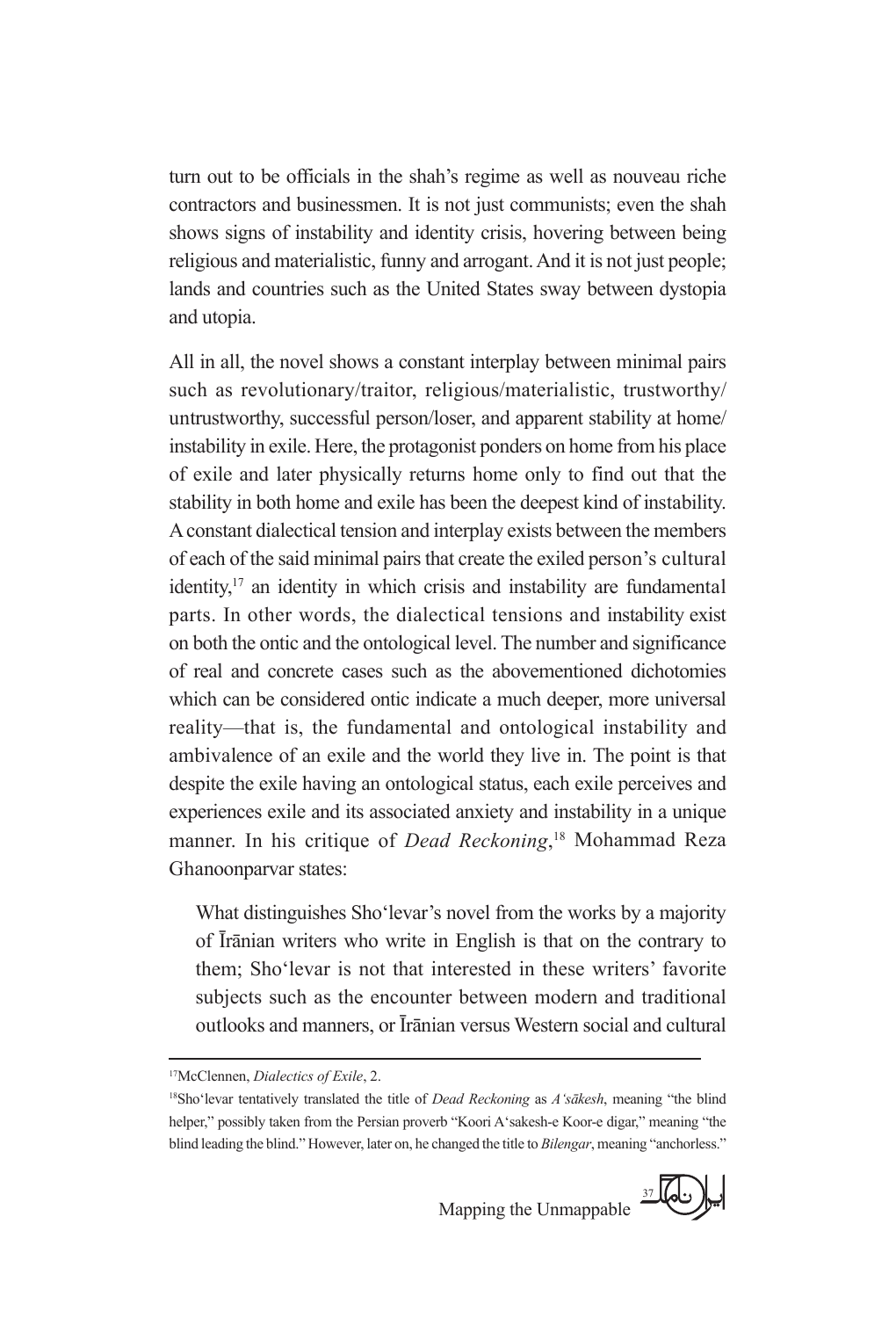values. The concept of identity in the works by the majority of these writers is the same as cultural identity which, after immigration to the West, is threatened by other cultures and, as a result, it turns into a kind of cultural confusion whereas in Sho'levar's novel, the said identity has mostly individual and philosophical aspects to it. In fact, *Asākesh* is the late twentieth century wanderings of a confused intellectual's quest for understanding concepts such as justice, freedom, and human identity.<sup>19</sup>

Edward Said also believes that "nationalisms [or any dominant power or regime that sends people into exile] are about groups, but in a very acute sense exile is a solitude experienced outside the group."20 So in the case of Farhang Shadzad, the said dialectical tensions which form his cultural identity could fall into the categories of time, space, and embodiment—a time, a space, and an embodiment which are Farhang's only.

1. Time: An exile has been thrown away from the present time of their nation. This brings about "a series of dialectic tensions between different versions of linear/progressive/historical time."21 This means time could be cyclical, primordial, relative, and fractured. This is apparent in the manner in which Sho'levar narrates the story. The reader encounters a fractured diary with the times and locations of incidents not in a linear order.

2. Space: An exile considers this both liberating and confining. "It is noteworthy that the dual gestures of narrating utopic and dystopic places are common in exile writing. Consequently, spatial dialectics in exile writing relate to many factors regarding both real and imagined territories of existence."22 In *Dead Reckoning*, the reader can see a wide variety of dystopic places, such as those in Iran that Sho'levar writes about in the beginning of the novel: SAVAK's premises, prison, and torture room,

19Ghanoonparvar, "*Dead Reckoning*," 647.

<sup>22</sup>McClennen, *Dialectics of Exile*, 3.



<sup>20</sup>Edward Said, *Reflections on Exile and Other Essays* (Cambridge, MA: Harvard University Press, 2003), 177.

<sup>21</sup>McClennen, *Dialectics of Exile*, 2.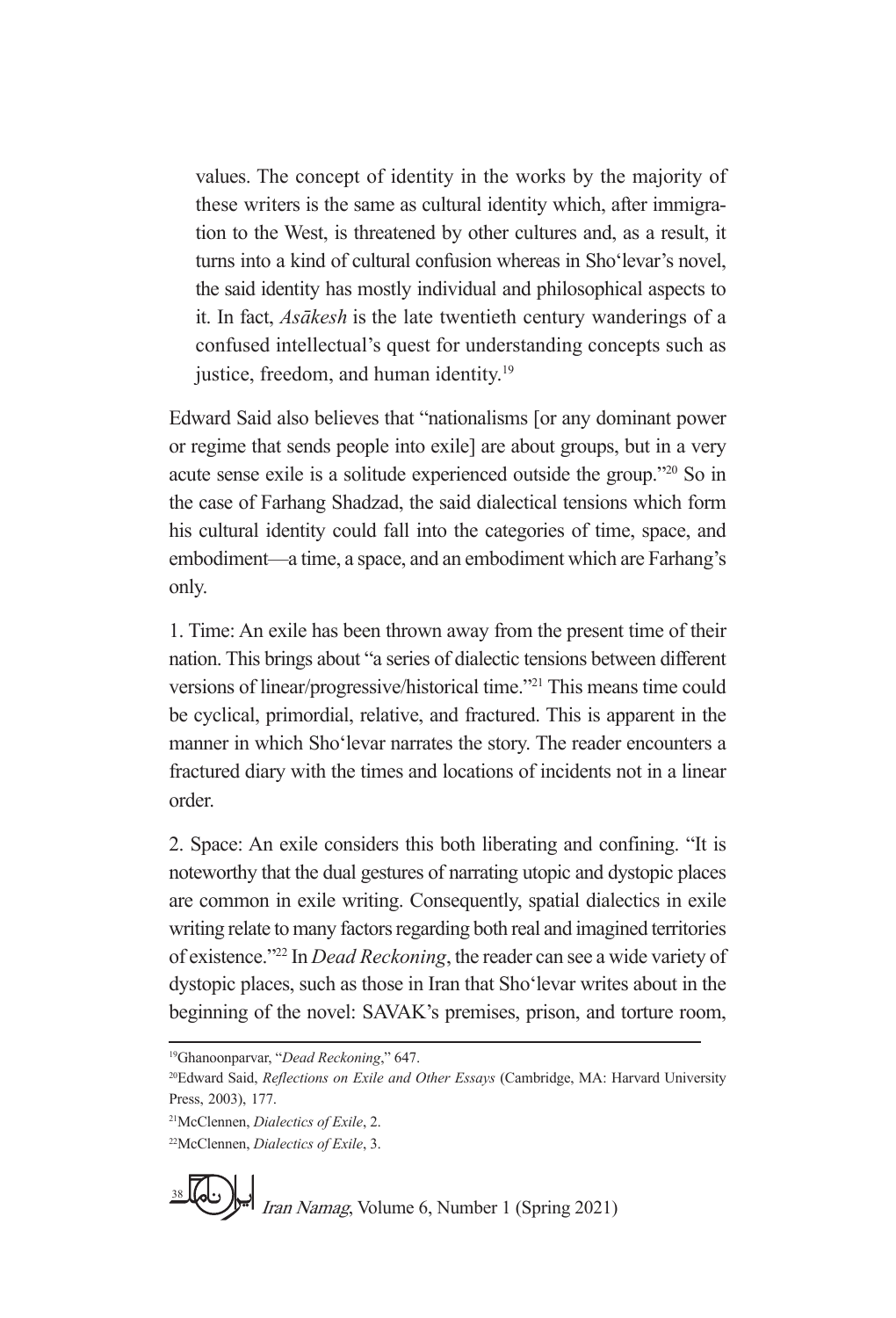and by extension, the whole country. Farhang's struggles continue in the United States. The visa officer in the US embassy in Tehran, Alan Dugan, believes that the jungle Farhang is struggling with in Iran does not stop at the US border; rather, it covers most of the United States with the exception of some patches, some safe islands where people such as Walt Whitman, Henry David Thoreau, and Herman Melville could live and write freely. Still, if someone is in one of those safe areas and wants to confront the jungle, it will destroy them:

"My father would be delighted to hear you [Alan Dugan] saying that," I said. "That is what he always says. You know, he is a great believer in Constitutional Democracy. He admires your constitution. He is always talking about the First Amendment and the Fifth Amendment to the American Constitution. Listening to him, you wonder whether he is the Chief Justice in America or here."

"I am a believer in our constitution, too!" said Alan. "But at this moment I can almost see Thomas Jefferson turning over in his grave. And I can hear Toynbee's words, then when we adopt the methods of our enemy, our enemy has conquered us."

"Do Americans know what their government supports abroad?" I asked.

"Interesting question. There are those who know and condone. There are those who don't know and condone. There are those who know and don't care. There are those who don't know and don't care. And there are those who know and try to fight it and do not succeed. These last ones are still dreaming Jefferson's dreams. Have you read any Jefferson?"

"No," I said. "But my father has a shelf full of his works. He greatly admires him. He says when he speaks of America, he speaks of Thomas Jefferson's America. It is to Thomas Jefferson's America he wants to send me."

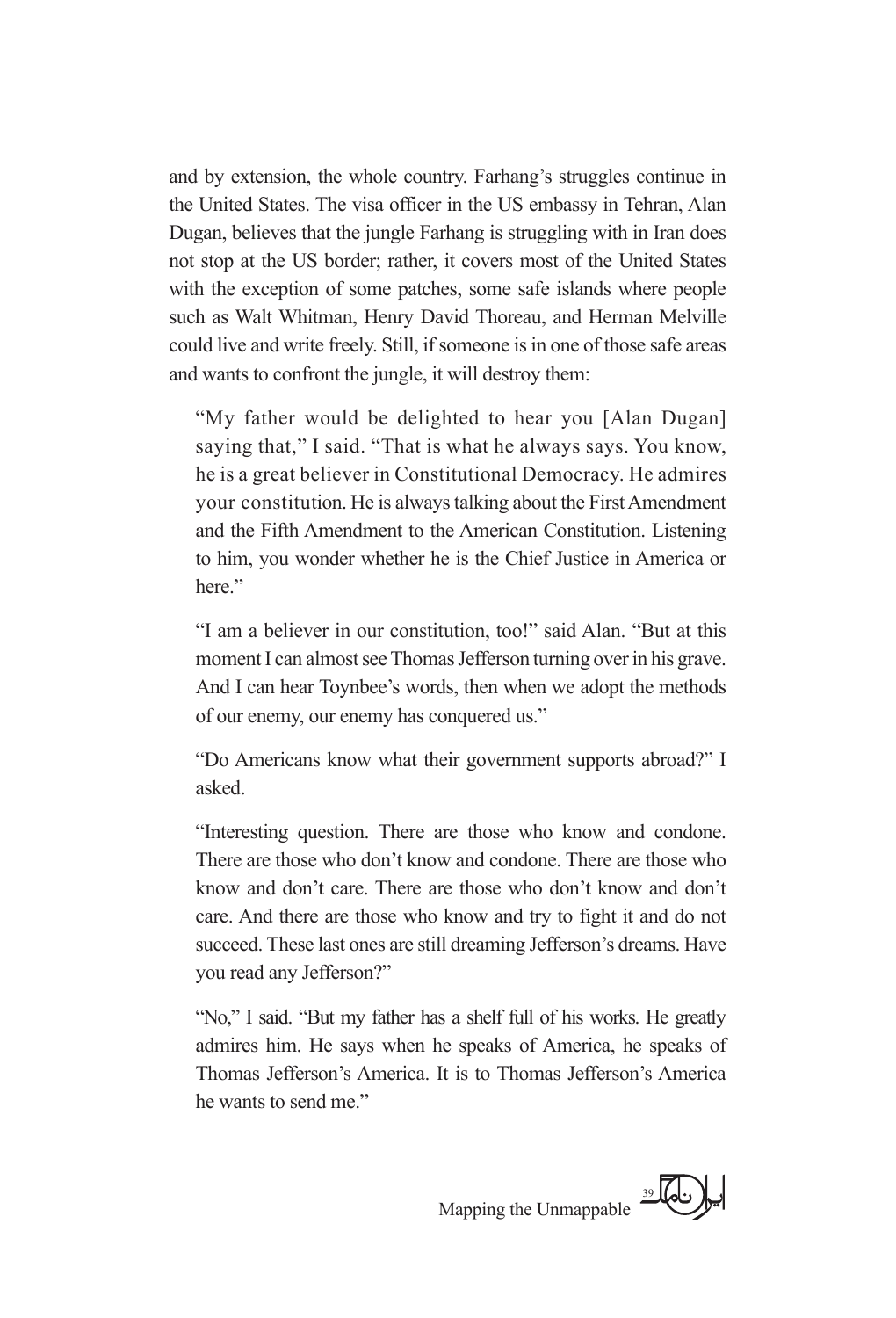"Your father is an enlightened man! You should read Jefferson," he said. "Sometimes I wonder how far we have strayed from his dream of America."

"So the jungle doesn't end at the American border?" I asked.

"No, unfortunately not!" said Alan. "The jungle extends everywhere. The only difference is that in America, the jungle is a patchwork, interspersed with small isolated colonies of the saved. Out of those colonies come men like Thoreau, Hawthorne, Melville, Whitman. 'Isolatos,' Melville called them then, and isolatos we still are. In America they let you get out of the jungle and stay out, if you really don't have the killer instinct, if you really want to go vegetarian, but only if you don't try to stop the jungle, to do something to stop it. You won't catch any big games that way. But then, if you are a vegetarian, you don't need big game."

"And if you try to stop the jungle?" I asked.

"Then they crush you," he said.<sup>23</sup>

 3. Embodiment: The dead bodies Farhang remembers and the way they affect him account for his unique experience and the way he perceives Iran, the United States, and again Iran as an exile. These dead bodies determine how and what Farhang perceives through his own body. He becomes the embodiment of exile: the exile per se, not just a person in exile.

Thus, America becomes not a passive vision of a utopia, but rather an active and personal commitment to it. The protagonist goes in search not of America, but of *his* America. In this sense, his becoming an American encompasses more than an accident of geography. He becomes the embodiment of that search for value which was behind the original idea of America, and which has to be renewed by each generation, indeed by each individual, if the idea of America is to be saved.<sup>24</sup>

<sup>24</sup>Robert Reed, introduction to *Dead Reckoning: A Novel* by Bahman Sho'levar (Philadelphia:



<sup>23</sup>Sho'levar, *Dead Reckoning*, 138–39.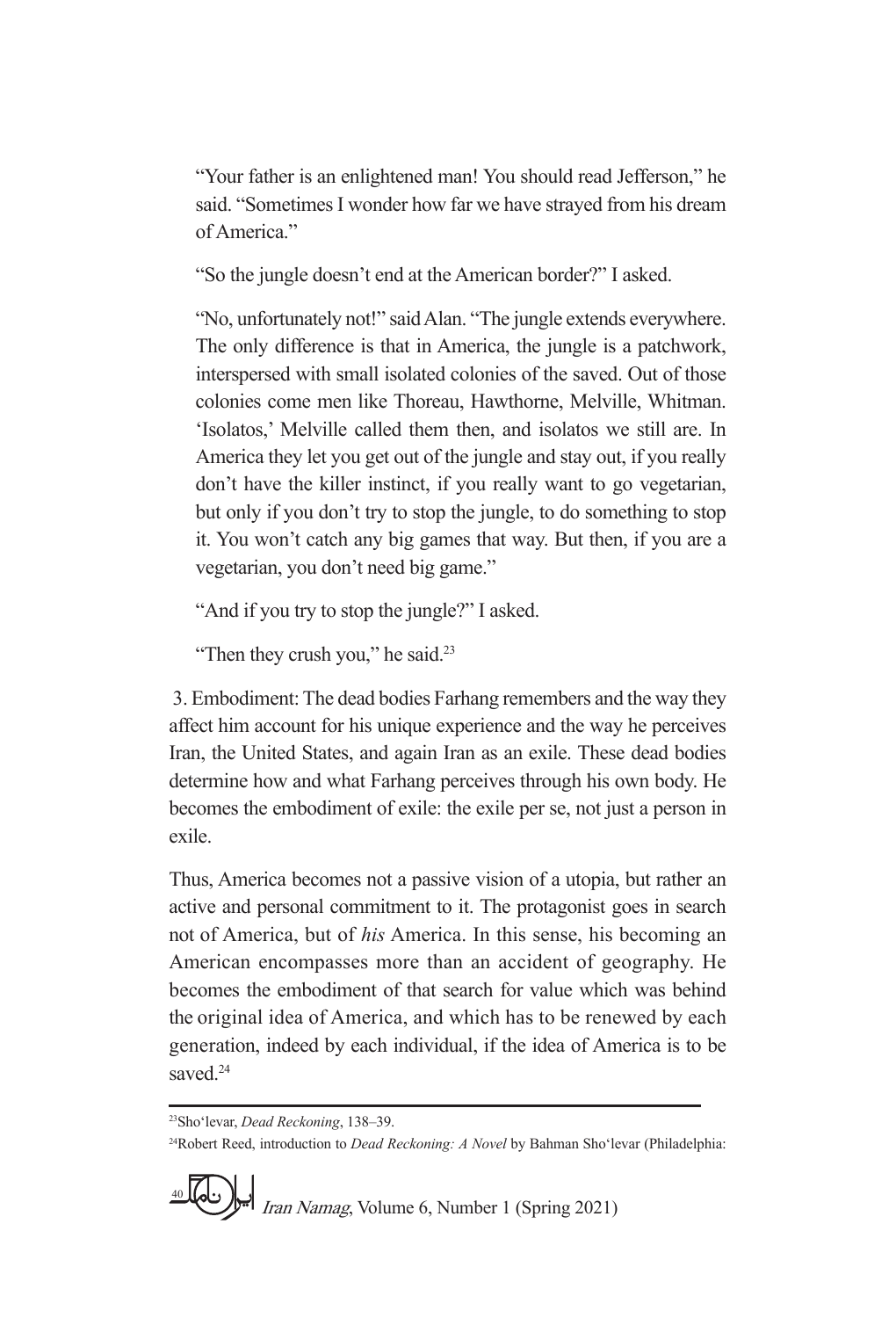The space dimension of the abovementioned tripartite deserves more elaboration. This dimension could be either utopic or dystopic, which are the flip sides of each other. In other words, when someone is an exile, it is hardly imaginable that they live in a place that gives a feeling of happiness or of being in a befitting place. On the other hand, the same experience makes the person wish to be in a place which does not make them feel like an exile. As a result, in an exile novel, there is hardly a neutral place. In the context of *Dead Reckoning*, the novel has possibly three dystopian stages which lead into one allegedly utopian stage at the end. Further, I would argue that this utopian stage is too utopian and cannot be considered an organic result of the previous parts of the novel. In other words, it is not in sync with its dialectical result of the related social, political, and historical conditions and underpinnings. Later, I will make comparisons and contrasts between Sho'levar's novel and the fictional travel memoir *The Last American, a Fragment from the Journal of Khan-Li, Prince of Dimph-Yoo-Chur and Admiral in the Persian Navy* (1889) by J. A. Mitchell to see whether or not the United States could serve as a proper place for establishing a utopia.

Farhang's meeting with the visa officer at the US embassy in Tehran marks the end of the first dystopian stage. The persecuted, cross-questioned, and harassed protagonist ultimately wants to extricate himself from his situation. As mentioned, though, the visa officer warns him that the jungle extends to the United States and that anyone wanting to confront the jungle will be destroyed.<sup>25</sup>

Farhang decides to return to Iran to attend the burial of his mother and to find himself where he lost himself: "Today, I know enough about myself, to go looking for my America. I am going back to start looking where I began, where I missed the boat in the first place, where I lost myself."26 Farhang chooses to go to Iran despite his brother Cyrus's and his Uncle J.'s insistence not to do so because of the danger prevailing in the country. During his time in the United States,



Concourse Press, 1992), iv.

<sup>25</sup>Bahman Sho'levar, *Bilengar* (Philadelphia: Concourse Press, 2009), 139.

<sup>26</sup>Sho'levar, *Bilengar*, 288. Translation is mine.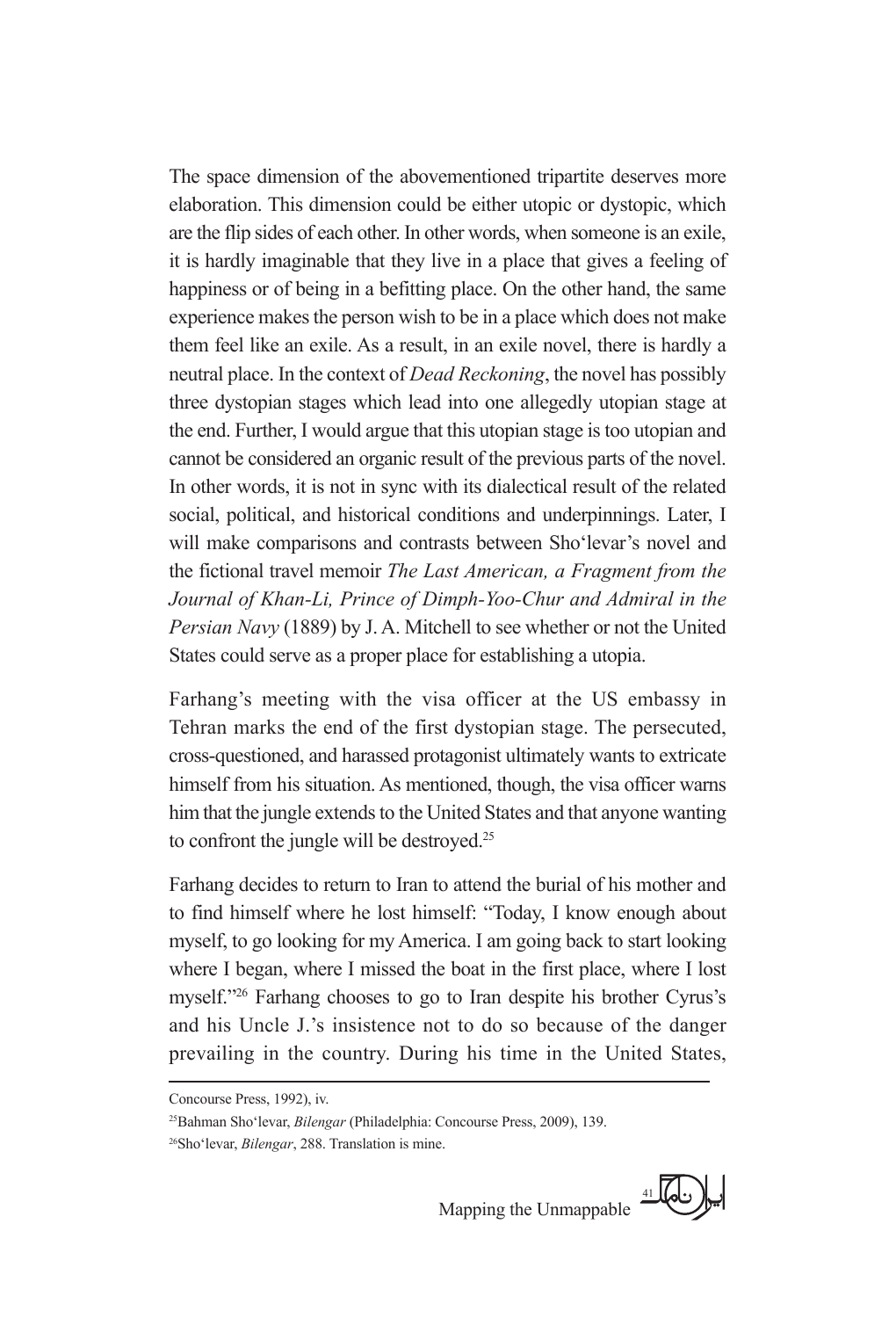Farhang wanders from one place to another. He fails to establish deep and meaningful connections with people and places. He experiences everything by himself, drawing a solitary mental map of his own exile. At a certain point, he does not accept his long-sought-for US citizenship. All through this time, he feels that the dead bodies of his dear ones define his present situation. Also, in this second stage, there seems to be no sign of the utopia Alan Dugan spoke about.

The imprisoned Farhang, who is on the verge of torture and even execution by the Islamic regime in Tehran, is forced to leave the country, never to return. In this third stage, the haunting memories of his murdered brother as well as the torturers and intelligence officers he met years ago under the shah's regime return to him with a vengeance, especially because he meets those torturers again. When he finally leaves Iran and reunites with his uncle, who has used both his money and connections to set Farhang free, in Switzerland, he finally talks with his uncle about his dream of establishing a farm somewhere in Iowa that would be a recreation of the Garden of Eden. Furthermore, he rejects his uncle's offer of money to purchase the land. He talks about this although he is not in the United States yet. This is what he envisions about America. He seems more like a dreamer, not caring about whether he can buy a piece of land and start a farm with no money. He also does not pay attention to whether historical, political, and cultural facts of the time in the United States are conducive to establishing such a utopia by and for exiled Persians. If American writers and thinkers of past centuries managed to establish a utopia on a limited basis, it does not necessarily mean that an exiled Persian like Farhang Shadzad will be able to do that empty-handed. In the end, he expresses a vague hope to the Statue of Liberty that although he has returned empty-handed, things will change: "As we made the final descent into New York and the plane tipped its wing in the glare of the rising sun, I caught a glimpse of the Lady with the Lamp. I spread out my hands for her to see. I had come back empty-handed again. But I hoped I would not remain that way forever."27

27Sho'levar, *Dead Reckoning*, 336.

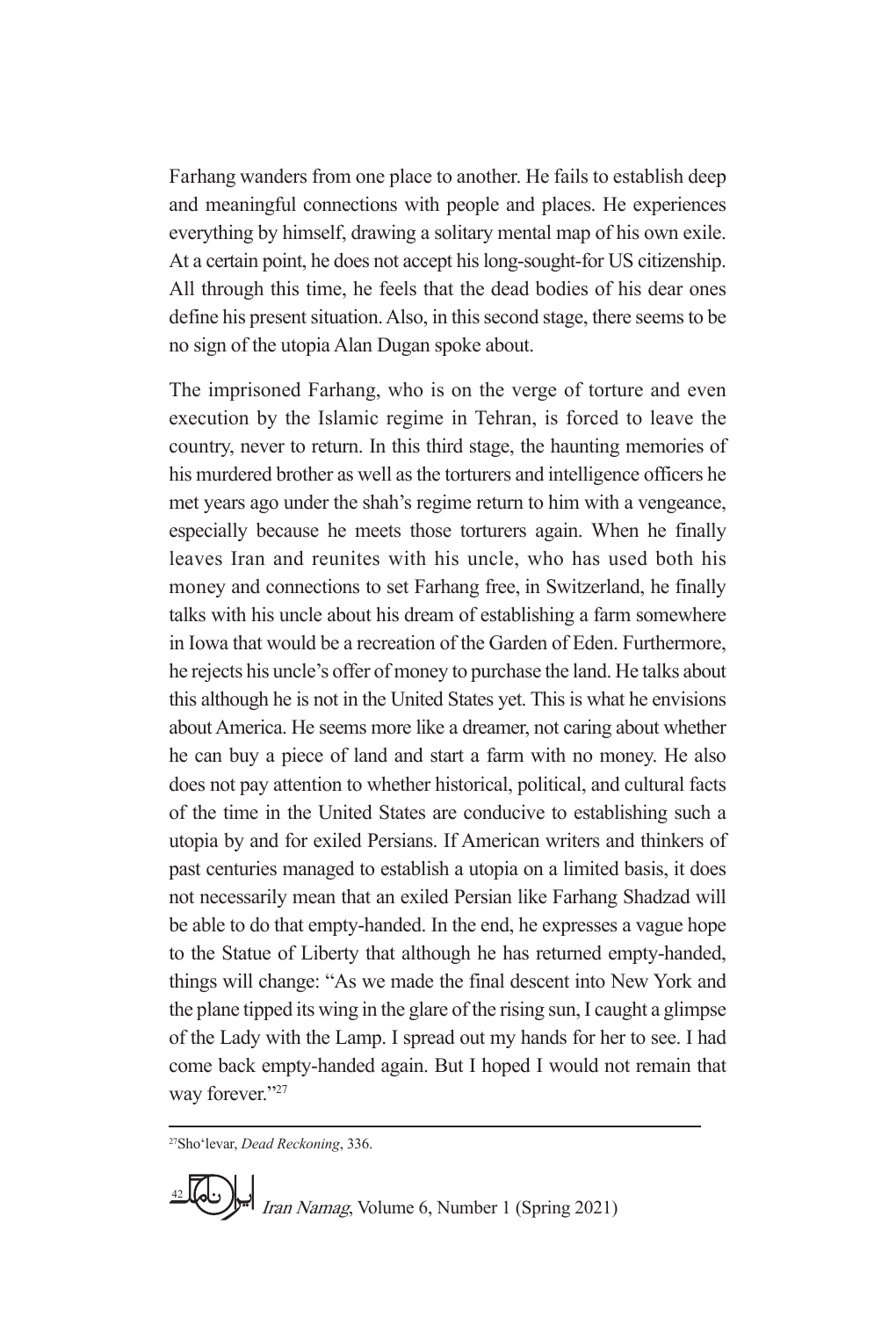Here, the common point between Farhang and Alex is that both have a dream or vision for which the former experiences exile and the latter loses his life. Another common point is that this dream or vision is placeless: it is a good place which, in fact, is no place. This is the same as "Thomas More's pun: eutopia-the good place; *utopia*-nowhere."28 The novel gives no indication that Alex thought of a place like this. In the end, Farhang talks about starting a farm, a sort of Garden of Eden somewhere in Iowa. Prior to that, almost throughout the novel, however, he thinks that America is more a mental and psychological state,<sup>29</sup> which is why the United States he experiences is different from the United States his father expected and why it is as though Farhang and Cyrus live in two separate Americas. It is interesting that on all of the aforementioned pages (iii, 67, 68, and 297), the words *U.S.* or *America* could easily be replaced with either *exile* or *utopia* (i.e., no place). Only at the very end does the United States become purely "promised land"—that is, a good place (eutopia). Hence, this ending does not seem organic and logical; rather, it looks like an added grain of optimism.

*The Last American* by J. A. Mitchell could be seen as an opposing perspective to Sho'levar's quasi-utopian approach toward the United States in *Dead Reckoning*, which portrays the United States as the only country in the world with patches that offer the possibility of establishing a utopia immune to tyranny and corruption. *The Last American* is the fictional travel memoir of a Persian prince, whose sailship reaches North America inadvertently. This is the year 2591, when the United States has been wiped from existence through drastic climate change. The story offers an anti-utopian view of the United States, which is either a ruined utopia or has never been a utopia in the first place: "There was nothing to leave. The Mehrikans [Americans] possessed neither literature, art, nor music of their own. Everything was borrowed. The very clothes they wore were copied with ludicrous

<sup>29</sup>Sho'levar, *Dead Reckoning*, iii, 67, 68, 297.



<sup>28</sup>Jean Pfaelzer, *The Utopian Novel in America, 1886–1896: The Politics of Form* (Pittsburgh, PA: University of Pittsburgh Press, 1984), 3.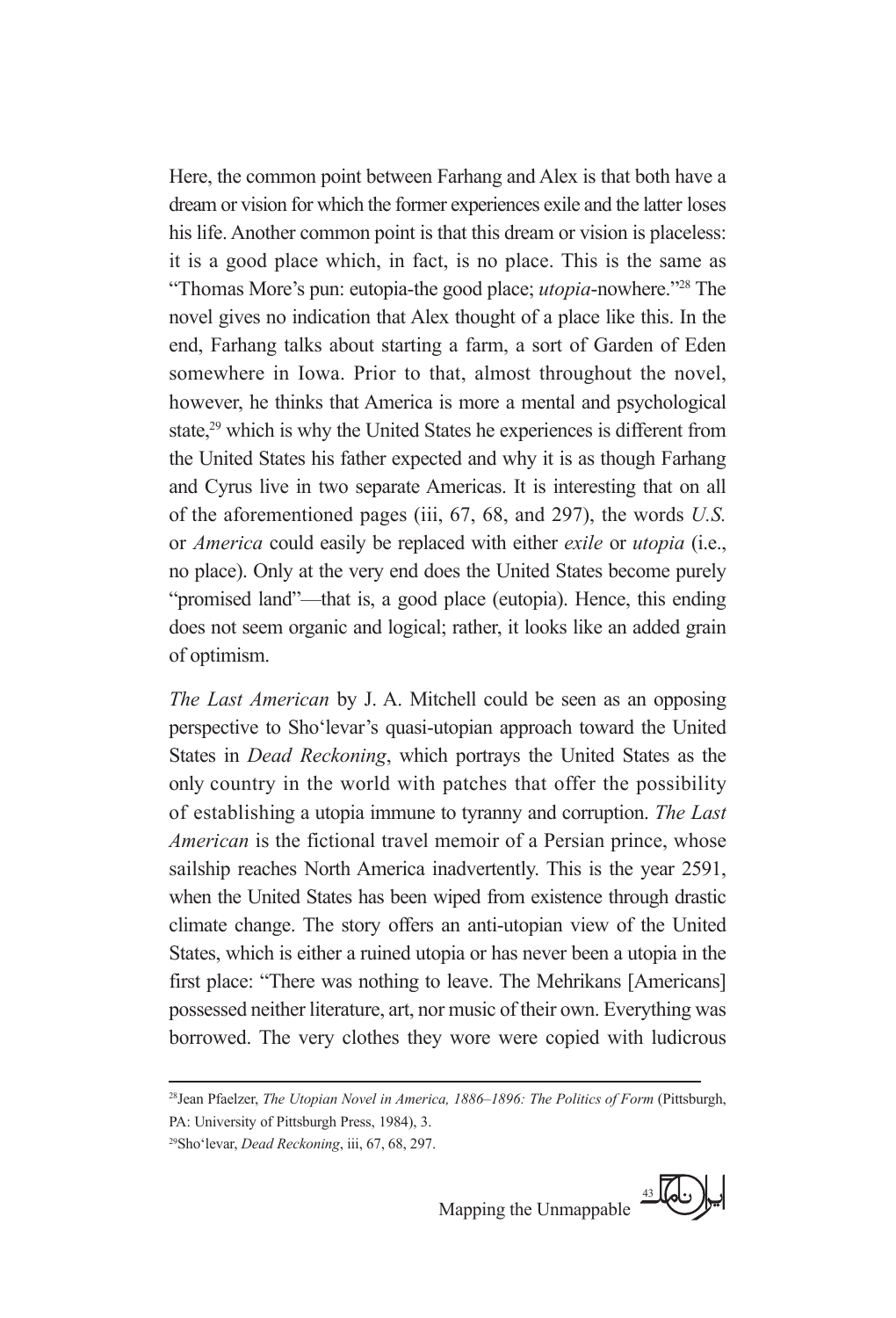precision from the models of other nations. They were a sharp, restless, quick-witted, greedy race, given body and soul to the gathering of riches. Their chiefest passion was to buy and sell."30

Interestingly, the Persian sailors leave their ship in a city that turns out to be the ruins of New York. In fact, the first sight that catches their attention is that of the Statue of Liberty: "Right ahead, in the middle of the bay, towered a gigantic statue, many times higher than the masts of our ship."31 The subsequent descriptions of New York City impart a sense of dead and decayed glory mingled with glittery superficiality and materialistic values. As a result, being an important symbol for and in such a city, the Statue of Liberty conveys nothing but the sense of decay, despair, and vanished glitter: "Beyond, from behind this statue, came the broad river upon whose waters we were floating, its surface all aglitter with the rising sun. To the East, where Nofuhl was pointing, his fingers trembling with excitement, lay the ruins of an endless city."32 If in this story, the United States is presented as a dystopia, that presentation is based on the details and evidence portrayed in the story.

This seems to be in sharp contrast with how Farhang invokes the same statue twice, like a deity as a witness: first, when he promises to build a utopia or Garden of Eden somewhere in the United States and does not need the deity's help, and second, when he confesses to the same deity that he has failed, but there is still hope. It could be argued that a writer is free to depict concepts such as hope, utopia, eutopia, and exile as well as objects such as the Statue of Liberty the way they want to, especially if they believe that "America is a state of mind."33 While it is difficult to disagree with such a position, "description of utopian fiction… hinges on this general notion of historical possibility…the utopian *novum* (the novelty or innovation) requires a historical logic, a historical

<sup>30</sup>J. A. Mitchell, *The Last American, a Fragment from the Journal of Khan-Li, Prince of Dimph-Yoo-Chur and Admiral in the Persian Navy* (New York: F. A. Stokes & Brother, 1889), 7.

<sup>31</sup>Mitchell, *Last American*, 4. 32Mitchell, *Last American*, 5.

<sup>33</sup>Sho'levar, *Dead Reckoning*, 297.